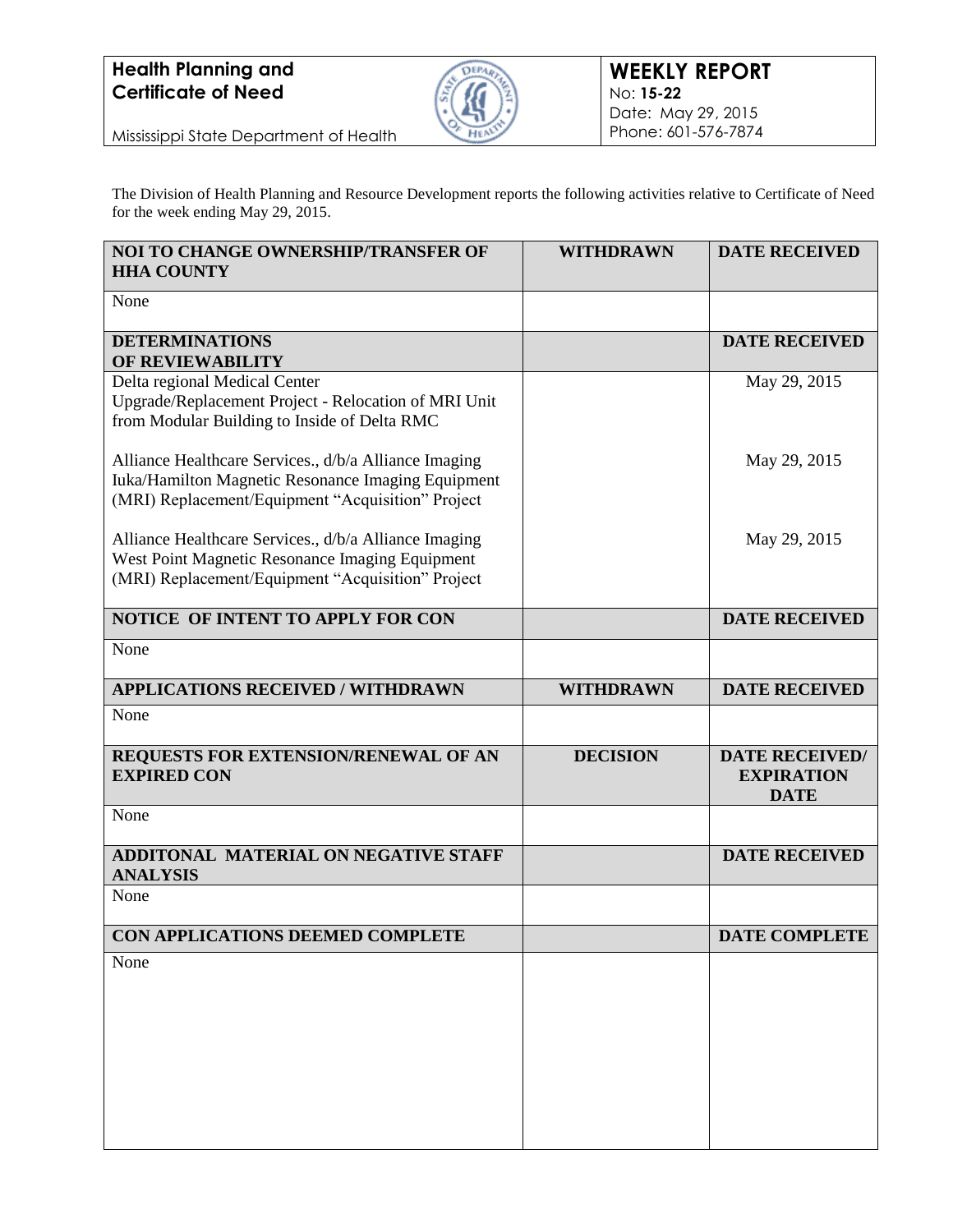# **Health Planning and Certificate of Need**



### **WEEKLY REPORT** No: **15-22** Date: May 29, 2015 Phone: 601-576-7874

Mississippi State Department of Health

| <b>FINAL ORDERS ISSUED</b>                                                                                                                                                                                                                                                          | <b>DECISION</b>    | <b>EFFECTIVE DATE</b>            |
|-------------------------------------------------------------------------------------------------------------------------------------------------------------------------------------------------------------------------------------------------------------------------------------|--------------------|----------------------------------|
| <b>CON Review: HG-A-0215-001</b><br>Neshoba County General Hospital<br>Amendment and Cost Overrun to R-0879<br>(CON Review Number: HG-MOB-0614-009)                                                                                                                                 | <b>Granted</b>     | May 28, 2015                     |
| Construction of a Medical Office Building<br>Original Capital Expenditure: \$2,693,000.00<br>Additional Capital Expenditure: \$1,556,252.00<br>Revised Capital Expenditure: \$4,249,252.00                                                                                          |                    |                                  |
| Location: Philadelphia, Neshoba County, Mississippi<br><b>Staff Recommendation: Approval</b>                                                                                                                                                                                        |                    |                                  |
| <b>SIX-MONTH EXTENSION REQUESTS</b>                                                                                                                                                                                                                                                 | <b>DECISION</b>    | <b>EXPIRATION</b><br><b>DATE</b> |
| None                                                                                                                                                                                                                                                                                |                    |                                  |
| <b>HEARINGS DURING THE COURSE OF REVIEW</b>                                                                                                                                                                                                                                         | <b>REQUESTED</b>   | <b>DATE</b><br><b>SCHEDULED</b>  |
| <b>CON Review Number: HG-NIS-1214-021</b><br>River Oaks, LLC d/b/a River Oaks Hospital<br>Establishment of a Diagnostic Catheterization and PCI<br>Services and Acquisition of Related Equipment<br>Capital Expenditure: \$900,000<br>Location: Flowood, Rankin County, Mississippi |                    |                                  |
| Requestor(s): St. Dominic-Jackson Memorial Hospital                                                                                                                                                                                                                                 | March 6, 2015      | July 27 – 31, 2015               |
| Mississippi Baptist Medical Center, Inc. d/b/a Mississippi<br><b>Baptist Medical Center</b>                                                                                                                                                                                         | March 11, 2015     |                                  |
| <b>CON Review Number: ASC-NIS-0614-008</b>                                                                                                                                                                                                                                          |                    |                                  |
| <b>Madison Physician Surgery Center</b><br>Establishment of a Multi-Specialty Ambulatory Surgery<br>Center                                                                                                                                                                          |                    |                                  |
| Capital Expenditure: \$1,869,414.00<br>Location: Madison, Madison County, Mississippi                                                                                                                                                                                               |                    |                                  |
| Requestor(s): Madison Physician Surgery Center                                                                                                                                                                                                                                      | September 10, 2014 | To Be Scheduled                  |
| CON Review: HG-RLS-1210-039<br>Patients' Choice Medical Center, Raleigh<br>Lease/Relocation of 10 Chemical Dependency Beds &<br>Offering of Adult Chemical Dependency Services<br>Capital Expenditure: \$58,400                                                                     |                    |                                  |
| Requestor: Alliance Health Center, Meridian                                                                                                                                                                                                                                         | March 16, 2011     | To Be Scheduled                  |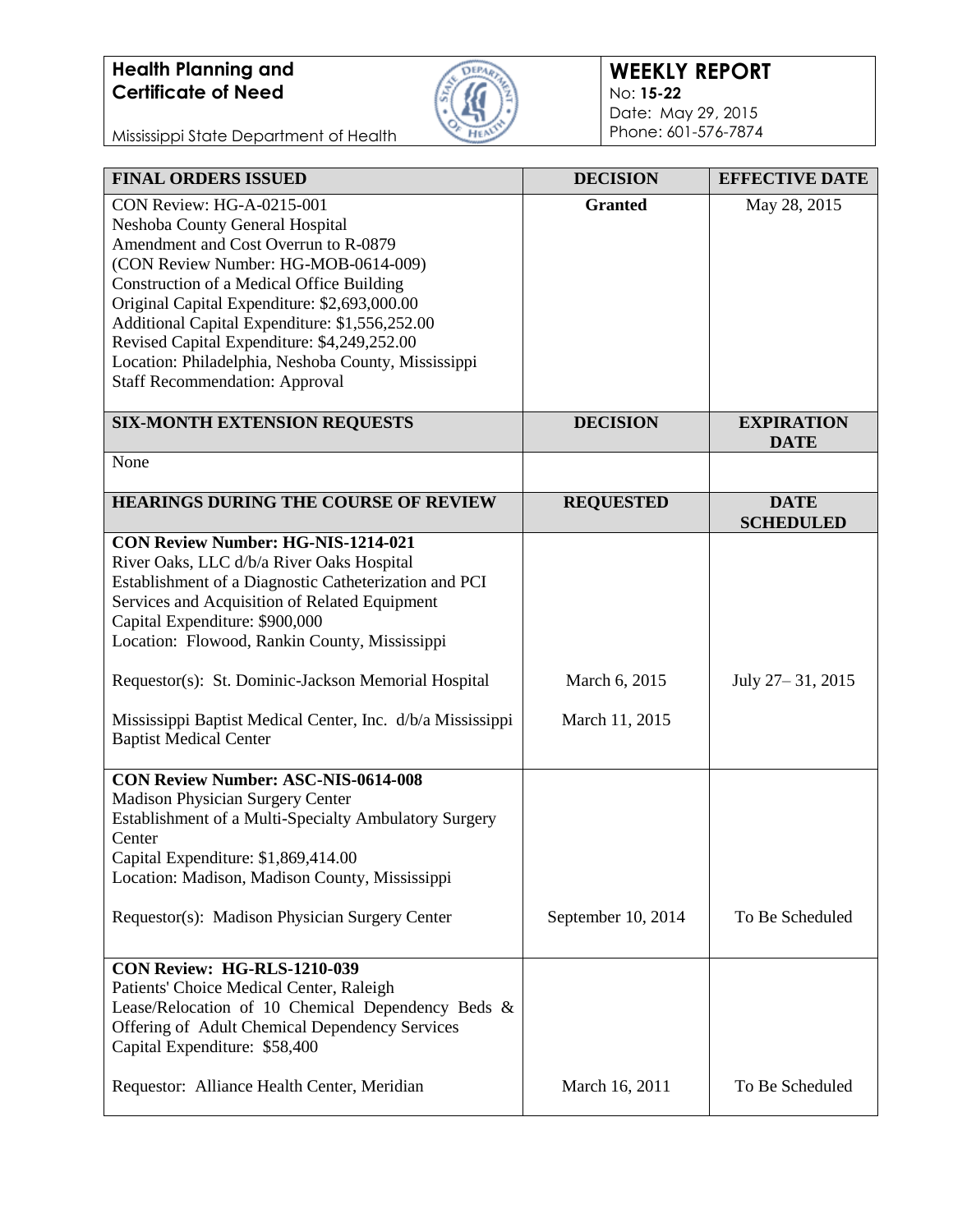

Mississippi State Department of Health

| CON Review: FSF-NIS-0610-025<br>Gumtree Imaging, LLC Tupelo                                   |                        |                 |
|-----------------------------------------------------------------------------------------------|------------------------|-----------------|
| Acquisition/Establishment and Offering of MRI Services<br>Capital Expenditure: \$1,090,000    |                        |                 |
| Requestor: The Imaging Center at Gloster Creek Village                                        | <b>August 26, 2010</b> | To Be Scheduled |
| CON Review: ESRD-NIS-0908-031<br>Fresenius Medical Care-Calhoun City                          |                        |                 |
| Establish/Const of a 6-Station ESRD Facility in<br><b>Calhoun County</b>                      |                        |                 |
| Capital Expenditure: \$462,471                                                                |                        |                 |
| Requestor: Fresenius Medical Care                                                             | March 9, 2010          | To Be Scheduled |
| <b>CON Review: ESRD-NIS-0908-034</b>                                                          |                        |                 |
| Fresenius Medical Care-West Point<br>Establish/Const of a 10-Station ESRD Facility in         |                        |                 |
| Clay County                                                                                   |                        |                 |
| Capital Expenditure: \$380,000                                                                |                        |                 |
| Requestor: Fresenius Medical Care                                                             | March 9, 2010          | To Be Scheduled |
| CON Review: ESRD-NIS-0908:035                                                                 |                        |                 |
| Fresenius Medical Care-Water Valley<br>Establish/Const. of a 6-Station ESRD facility in       |                        |                 |
| Yalobusha County                                                                              |                        |                 |
| Capital Expenditure: \$462,471                                                                |                        |                 |
| Requestor: Fresenius Medical Care                                                             | March 9, 2010          | To Be Scheduled |
| CON Review: FSF-NIS-0808-024                                                                  |                        |                 |
| Advanced Medical Imaging of Greenville, LLC<br>Provision of MRI Services in Washington County |                        |                 |
| Capital Expenditure: \$0                                                                      |                        |                 |
| Requestor: Delta Regional Medical Center                                                      | December 3, 2008       | To Be Scheduled |
| CON Review: FSF-NIS-0807-018                                                                  |                        |                 |
| Desoto Imaging and Diagnostics, LLC                                                           |                        |                 |
| <b>Establishment of Mobile PET Services</b><br>Capital Expenditure: \$0                       |                        |                 |
| Requestor: Baptist Memorial Hospital - DeSoto                                                 | December 3, 2007       | To Be Scheduled |